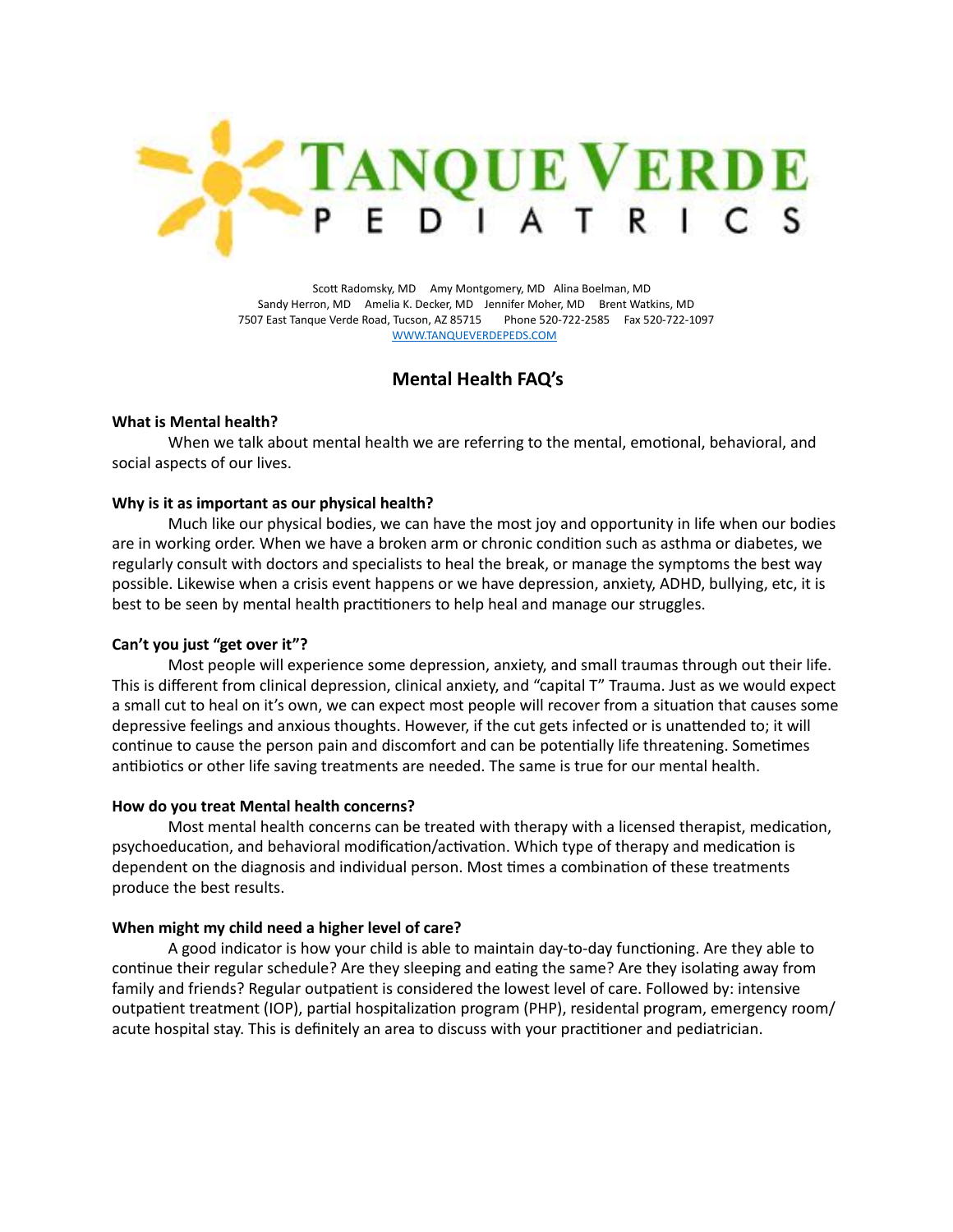### **How do I know if my Depression, Anxiety, Etc. Is bad enough to need treatment?**

While the clinical definition for any mental illness usually requires the symptoms or behaviors to interfere with daily living to be diagnosed; it is important to remember that will look different for each person. Additionally, therapy can be helpful regardless of whether clinical diagnosis criteria is met. Treatment might be considered if you answer YES to any of these questions:

Do I feel like I need to talk to someone? Do I feel overwhelmed? Have I noticed a change in behavior or activity? Do I often feel stressed out or that my emotions are very extreme? Do I feel that my support network is insufficient to help me through a difficult time? Am I unaware what my coping skills are? Do I understand what self-care looks like for myself? Do I feel unable to ask for what I need? Has someone mentioned to me that they are worried about me? Do have have thoughts of hurting myself or others? Am I having a hard time getting along with others? Have I experienced any kind of trauma, abuse, or bullying? Do I have thoughts or plans to take my life? Do I engage in self harm?

## **When should I take my child's suicidal thoughts seriously?**

When a child comes to you and states that they have been thinking about taking their own life, threatening self harm, or tell you they feel unsafe with themselves; you MUST take it seriously. If your child cannot commit to a safety plan, you will need to take them directly to a hospital. Some parents are hesitant to do so, believing that these statements are simply a "cry for help" or a way to manipulate a situation. Even if this is the case, it is often accompanied by impulsive thoughts and actions. Being on suicide watch in a hospital is not fun. A child will not continually to use this as leverage if you take each threat seriously.

Talking to your child about suicidal ideation will NOT make it more likely that they will act on these thoughts. In fact in many cases, naming and accepting these thoughts allows your child to start the healing process and take back some of the power the thoughts have had on their behaviors and actions. If you are concerned, it is prudent to ask you child! It can be difficult, but it is important. A good way to start the conversation is to ask, "Have you ever had thoughts or feelings about hurting yourself?".

### **How do I know if this is normal behavior for my child's development or something more?**

This can be a tricky determination as some behaviors that are unacceptable to us as adults are normal learning patterns for our children as they development. All behavior means something; just sometimes as adults we have a hard time figuring out what that is. As your child's parent, you are their best advocate and understand/know them more than a professional might. Still, if you gut is telling you something is off, you can always bring up these concerns to your child's PCP or into a Mental Health Professional for a formal assessment. Some questions to ask might be:

> Does my child have these same behavior issues in various settings? Is this something that other children of similar age/development are also going through? Is this a lasting prolonged pattern even after attempts to help my child make a different

choice?

Does my child feel heard? Does my child feel loved?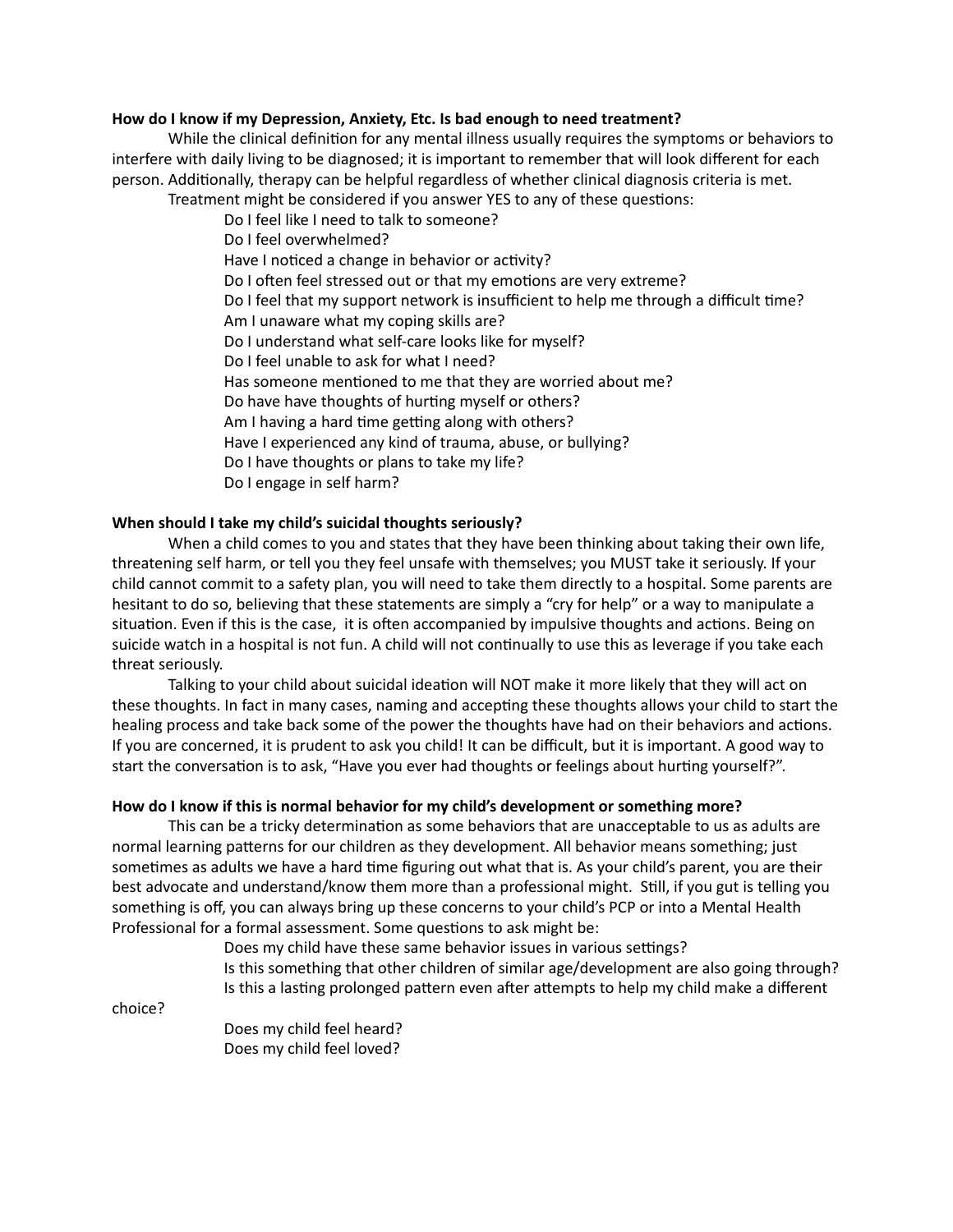### **I feel helpless to support my child. What can I do?**

Getting your child professional help is one of the best things you can do for a child who is struggling emotionally. No one expects you to be a trained psychologist and therapist just by the nature of being a parent/care giver. However, regardless of the diagnosis, children have a need to feel loved, heard, and validated. It's best to ask your child what specific ways would help them feel supported, what they need, and how they best feel loved and accepted.

It is also helpful to help them maintain good self care. This includes but is not limited to: good sleep routines/amounts, daily hygiene, screen time limits/ monitoring, varied diet eating at regular intervals, daily time outside, regular joyful movement, planning out tasks/ routines to decrease stress, and daily self check-ins and awareness.

## **I want to help my child avoid mental illness. What can I do?**

As parents/guardians/care givers we always want to help our children avoid unnecessary pain. Unfortunately, despite our best efforts; our children may develop mental illness. Part of this is due to biology and chemistry of their brain, and even in some cases a genetic predisposition. However, we can do our best to help our children develop emotional intelligence, resiliency, and self awareness. We will continue to disseminate information on how to do this at age appropriate levels on our website and through our newsletter. No matter what age, a great way to start is consistently share emotions and feelings with each other. You may do this regularly at bedtime or around the dinner time. It can be as simple as asking each family member what one emotion is they felt that day, no need to even explain the feeling!

## **How can I find a therapist?**

We are currently dealing with a shortage of mental health practitioners in our community.

- 1. A good first step is to speak with your insurance if you wish to use your coverage to help with the costs. Many practitioners do not accept insurance due to low reimbursement rates and the complications using insurance provides (more time out of session, requiring certain documentation, requiring certain reimbursable diagnoses, etc). If you choose to see a practitioner who does not accept insurance, please note that you can always provide your insurance with a receipt for potential reimbursement.
- 2. Think about your child's main concerns, is there a type of therapy or certain diagnosis you would like your clinician to be specialized in? Does you child resonate and respond better to a male or female? Older or younger? Talk based or experiential?
- 3. Use practitioner search engine sites to help find a good fit. Some to consider are [www.psychologytoday.com](http://www.psychologytoday.com) or [www.goodtherapy.org.](http://www.goodtherapy.org)
- 4. Once connected to a therapist, make sure to ask about your specific concerns or issues to ensure a good fit. Keep in mind that you might find after a few sessions that you need to seek out a better fit or more specialized individual. Your therapist can help you with referrals if that is the case.
- 5. If you cannot find a practitioner in the area, consider Telehealth sessions with a provider in Arizona, but a different city such as Phenoix.

# **What can I do to help my child be successful at therapy?**

One of the biggest helps is to let your child know that they are not in trouble and have not done anything wrong. Often times children come in thinking they have to convince their therapist that they are good; and once they do they can stop therapy. We don't want them to think they have to be anything but themselves! You can explain that therapy is a place to learn how experience and express emotions, how to learn ways in which your brain thinks and reacts, a place to express harder emotions, or to talk to someone who is support and will listen to whatever you have to say. It is also helpful to ask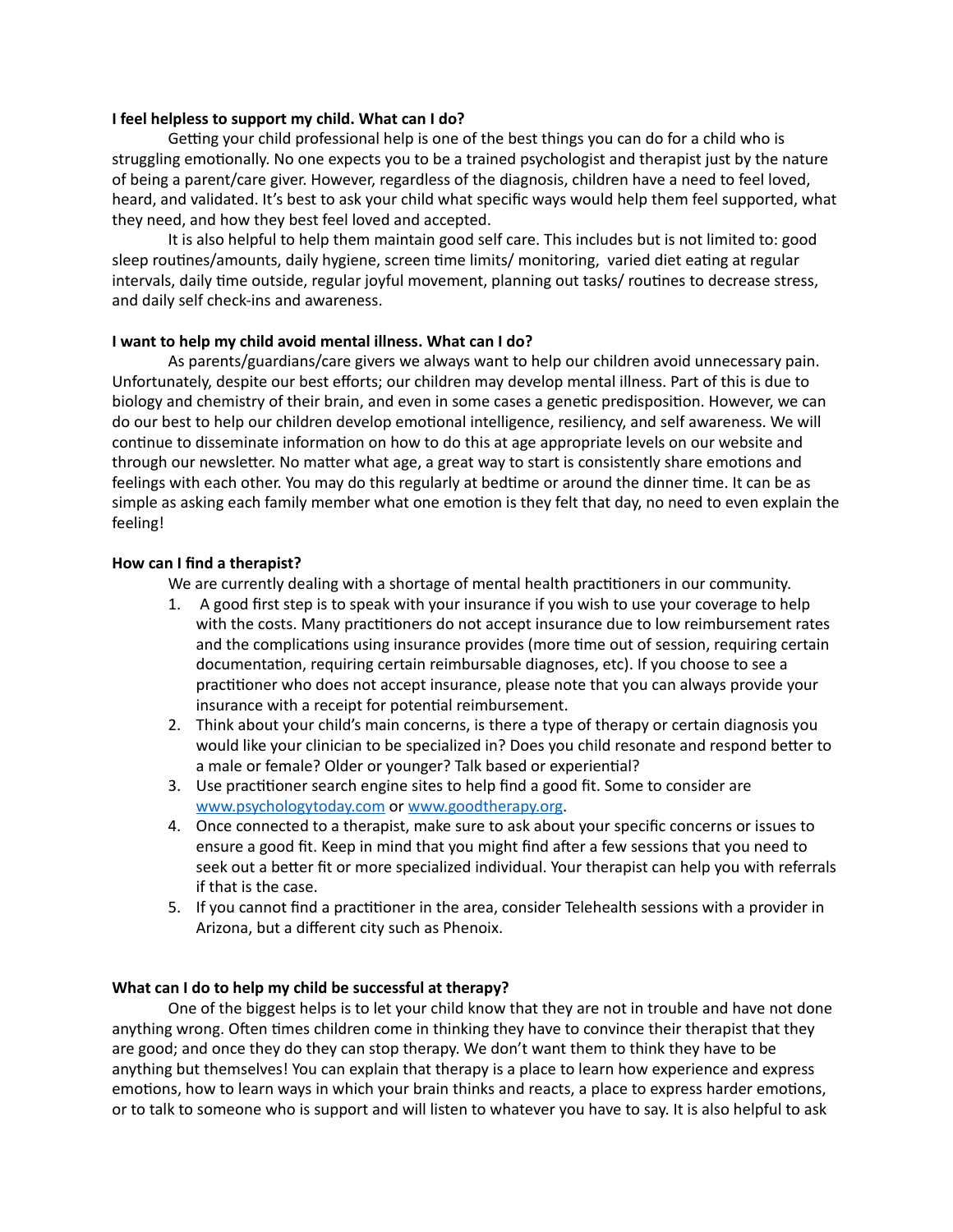your child after a session if there is anything they need for some extra support. Also asking if they can help support doing any homework their therapist identified. Please do not expect or ask your child to tell you everything that happened or was discussed in therapy. If the child chooses to do this on their own, that is ok; but it should not be an expectation.

# **Will you tell me what you discuss with my child in session?**

We take confidentiality very seriously. If you are not present in the room when something is discussed, you will not be updated on what was said unless your child agrees. The only exemption from this is if the child were having thoughts or behaviors of hurting themselves or others.

# **What if my child says that all they did was play or draw?**

Play, art, books, activity, worksheets, music and sometimes videos are all apart of the therapeutic process for children. Play is children's work. If a child does not feel comfortable talking about a situation or subject, they can sometimes show their feelings through play. Please rest assured that if we feel your child is no longer benefitting from therapy, we will let you know promptly.

## **Why does my therapist give "homework"?**

A therapy session is just 45 minutes out of a client's day and week! While a lot of work can be done in that session, many of the skills that are learned in therapy need to be practiced regularly in order to have any real effect on your life. By "practicing" these skills, thinking about a topic, making a plan, etc. you are helping to bring what you learn in a session into your everyday life. You will never be in trouble for not doing the assignment, but you will progress much faster if you are able to integrate what you are learning outside of your sessions.

# **Practice Specific Q&A's**

**What ages do you see?** We start as young as 5, and go up to age 22.

### **Do you offer Telehealth sessions?**

We do! This is on a case by case basis and is determined by the clinician. If you are doing a telehealth session, we ask that you have access to a private space with a stable internet connection. This is usually an option offered to older children as a lot of therapy for younger children is play based and cannot occur well over the internet.

### **What is a "bridge service"?**

We understand that this might be a strange concept to some! As an effort to support our community in the best way possible, we have determined that it is helpful for our services to be short term as a way to bridge the gap of being on a community provider's wait list. We understand that 3 months + can be a long time to wait when you've identified a need! We strive to keep open availability to help you and your child to be seen quickly, with the expectation that you will be simultaneously looking for a community provider to help facilitate long term therapy.

### **What do you mean by short term therapy?**

We see patients for up to 8 sessions. This allows us to keep regular availability.